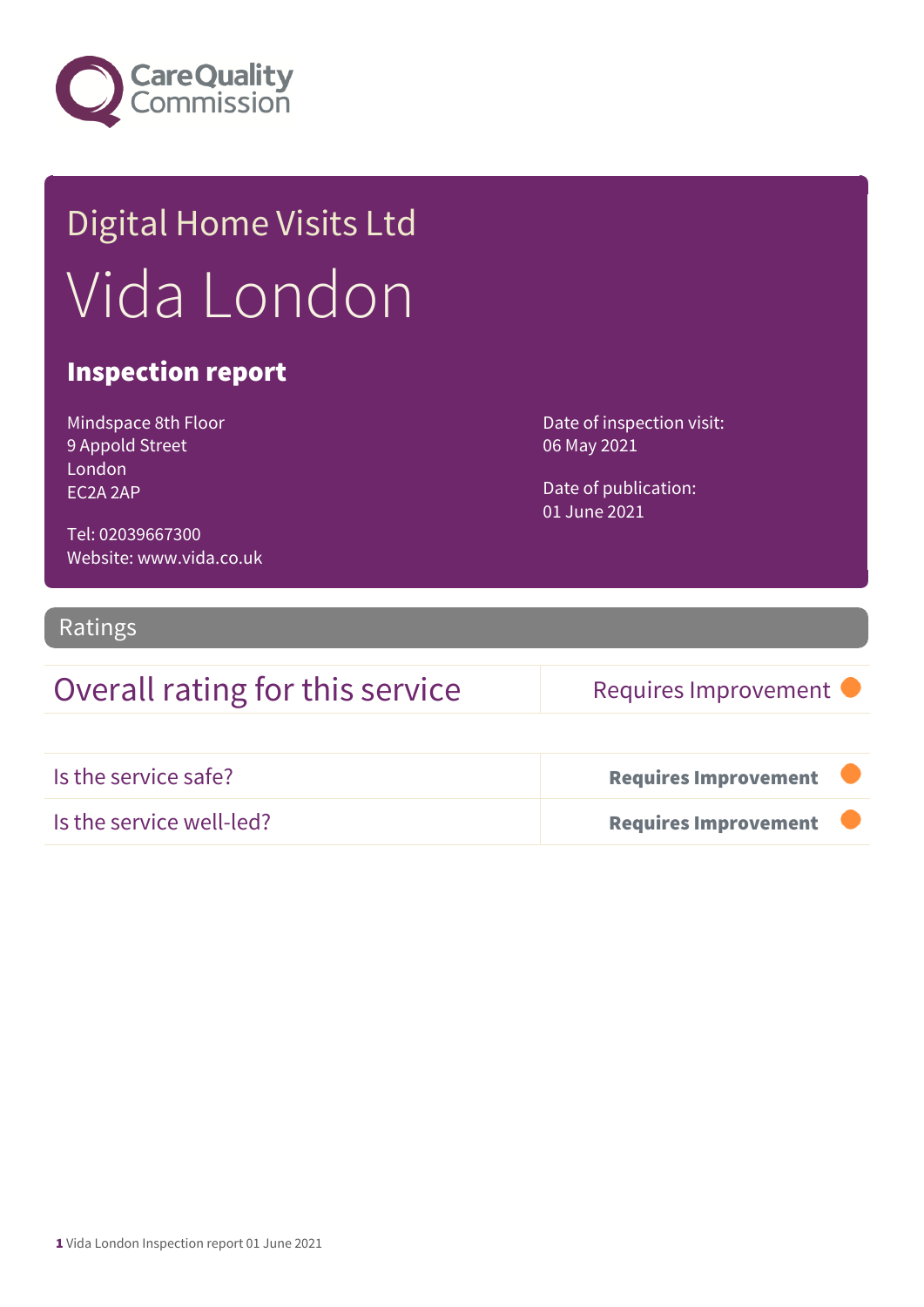## Summary of findings

#### Overall summary

#### About the service

Vida London is a domiciliary care service, providing personal care to people living in London.

Not everyone who used the service received personal care. CQC only inspects where people receive personal care. This is help with tasks related to personal hygiene and eating. Where they do, we also consider any wider social care provided. On the day of the site visit, eight people were receiving the regulated activity of personal care.

People's experience of using this service and what we found People's medicines were not always being managed safely. The systems in place to assess the risks to people's safety were inconsistent, and ways to mitigate risks were not always clear.

Staff recruitment procedures were not always fully robust. Not all staff had undergone all the relevant preemployment checks as part of their recruitment.

The management of safety, risk were not always effective.

People trusted the staff and felt safe with them. Staff understood the procedures they needed to follow if they suspected abuse.

Staff understood their roles and responsibilities in relation to preventing and controlling infections.

The registered manager gave us examples of where they had learned lessons from past experiences and how this had improved the service overall.

People using the service were positive about the quality of care they received, and systems were in place to monitor and review the quality of people's care provision.

People who used the service, their relatives and staff thought highly of the newly registered manager and the positive impact they were having at the service.

For more details, please see the full report which is on the CQC website at www.cqc.org.uk

Rating at last inspection

The last rating for this service was good. (Report published on 16 May 2019).

#### Why we inspected

We had concerns about the management of medicines and risk which arose from a recent inspection of a service run by the same provider. As a result, we undertook a focused inspection to review the key questions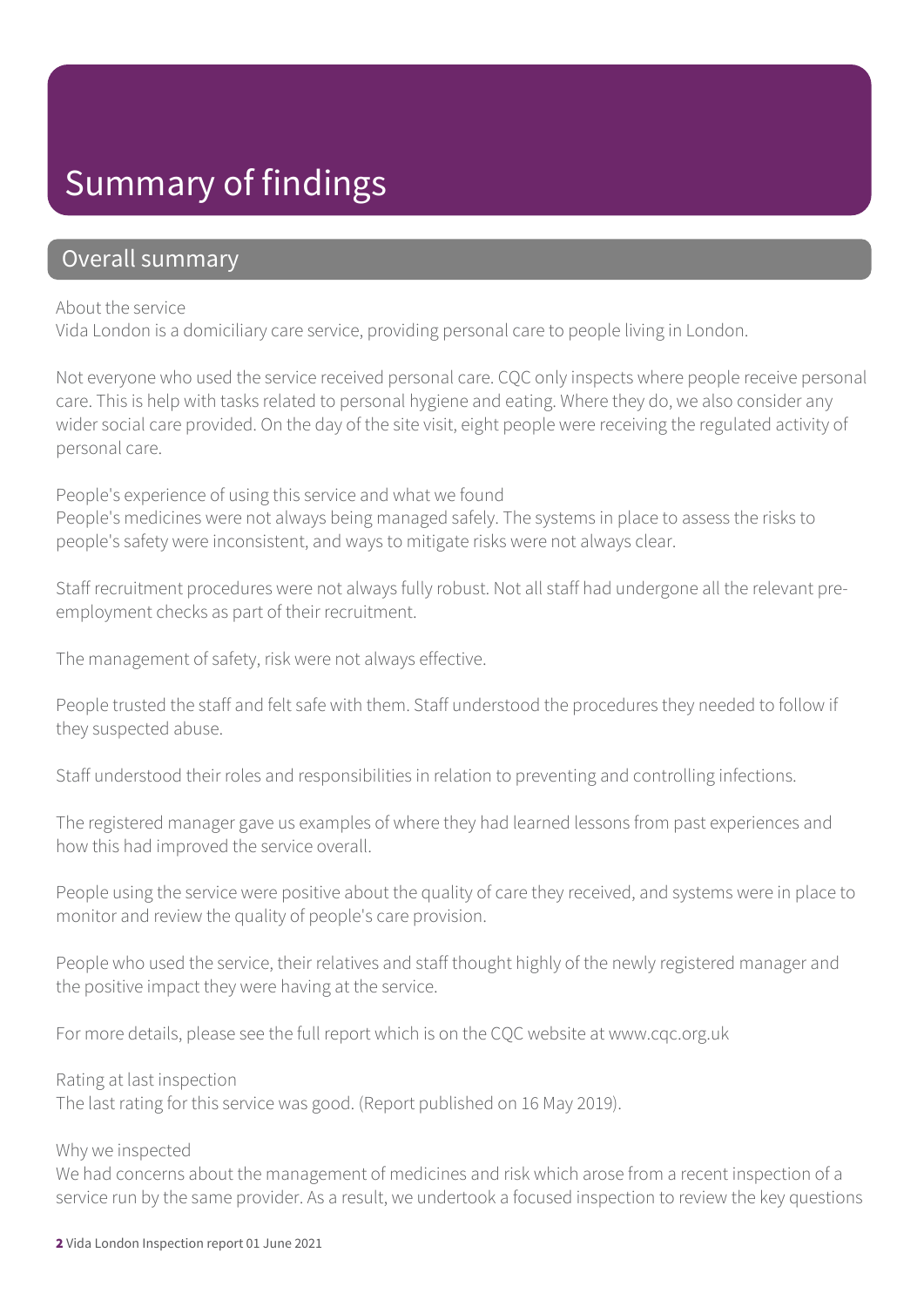of safe and well-led only.

We reviewed the information we held about the service. No areas of concern were identified in the other key questions. We therefore did not inspect them.

We have found evidence that the provider needs to make improvements.

We have identified two breaches in relation to safe care and treatment and governance of the service at this inspection. We have also made a recommendation regarding staff recruitment.

Please see the action we have told the provider to take at the end of this report.

#### Follow up

We will return to visit as per our re-inspection programme. If we receive any concerning information we may inspect sooner.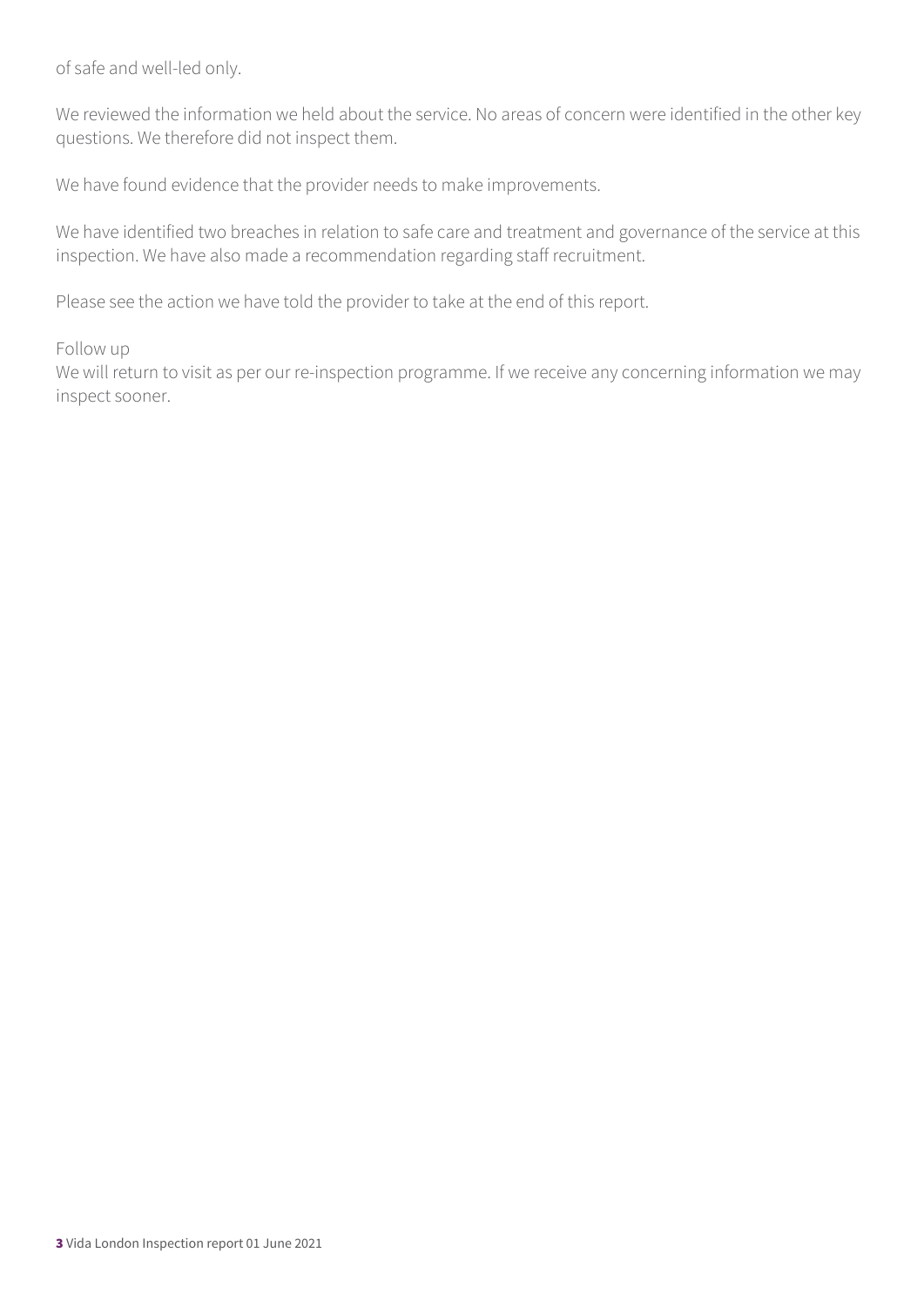## The five questions we ask about services and what we found

We always ask the following five questions of services.

| Is the service safe?                    | Requires Improvement |
|-----------------------------------------|----------------------|
| The service was not always safe.        |                      |
| Details are in our safe findings below. |                      |
|                                         |                      |
| Is the service well-led?                | Requires Improvement |
| The service was not always well-led.    |                      |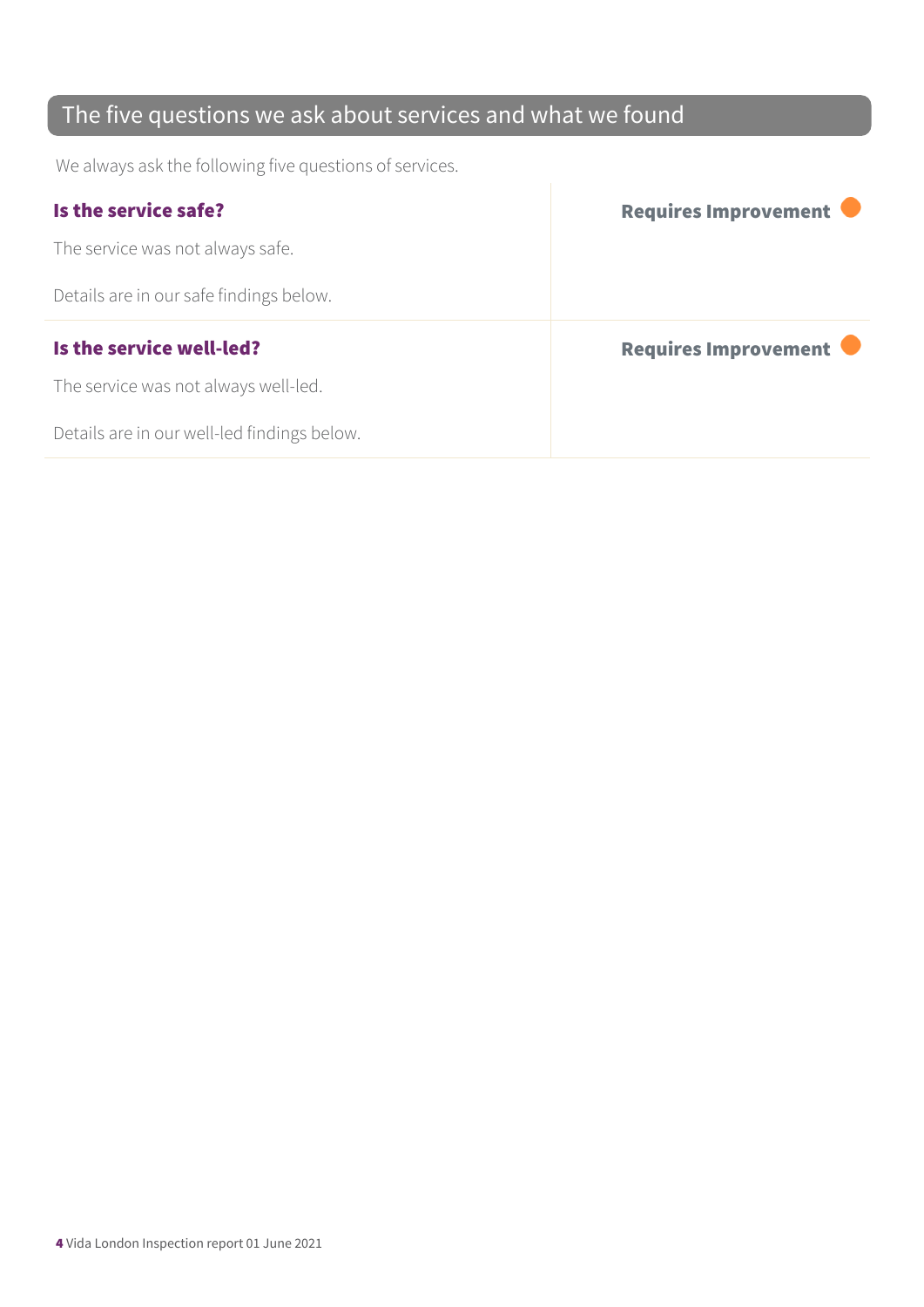

# Vida London

### Detailed findings

## Background to this inspection

#### The inspection

We carried out this inspection under Section 60 of the Health and Social Care Act 2008 (the Act) as part of our regulatory functions. We checked whether the provider was meeting the legal requirements and regulations associated with the Act.

#### Inspection team

The inspection was completed by two inspectors and an expert by experience. An expert by experience is a person who has personal experience of using or caring for someone who uses this type of care service.

#### Service and service type

This service is a domiciliary care agency. It provides personal care to people living in their own houses and flats.

The service had a manager registered with the Care Quality Commission. This means that they and the provider are legally responsible for how the service is run and for the quality and safety of the care provided.

#### Notice of inspection

We gave the service 24 hours' notice of the inspection. This was because it is a small service and we needed to be sure that the provider or registered manager would be in the office to support the inspection.

#### What we did before the inspection

The provider was not asked to complete a provider information return prior to this inspection. This is information we require providers to send us to give some key information about the service, what the service does well and improvements they plan to make. We took this into account when we inspected the service and made the judgements in this report. We reviewed the information we had received about the service since the last inspection.

#### During the inspection

We spoke with one person who used the service, four relatives, and an advocate of a person about their experience of the care provided. We spoke with three members of staff which included the registered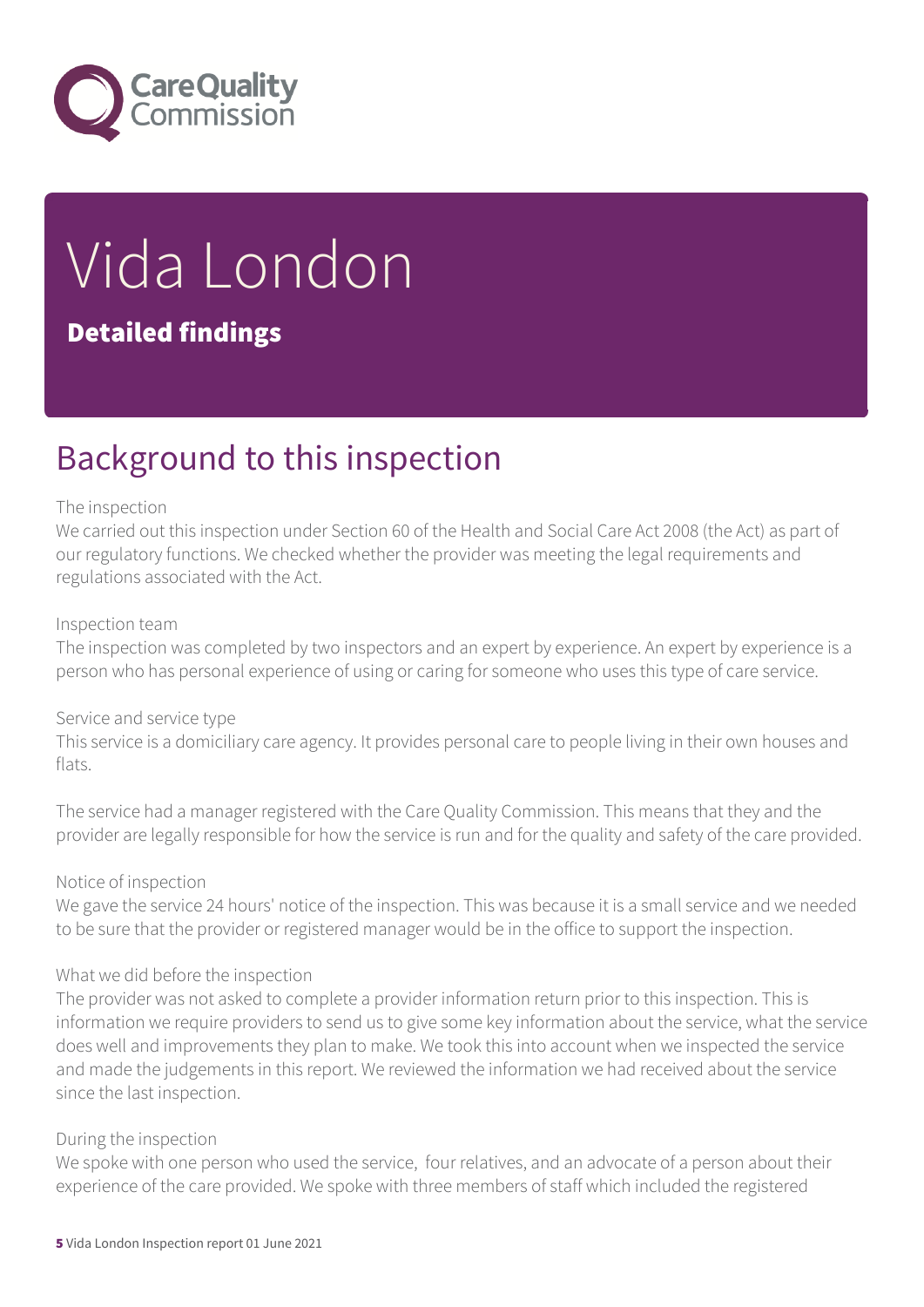manager, a field supervisor and a care worker.

We reviewed a range of records. These included four people's care records and medicines records. We looked at three staff files in relation to recruitment. A variety of records relating to the management of the service, including policies and procedures were reviewed.

#### After the inspection

We continued to seek clarification from the provider to validate evidence found. We reviewed documentation provided and liaised with service commissioners. We also received written feedback from eight care workers.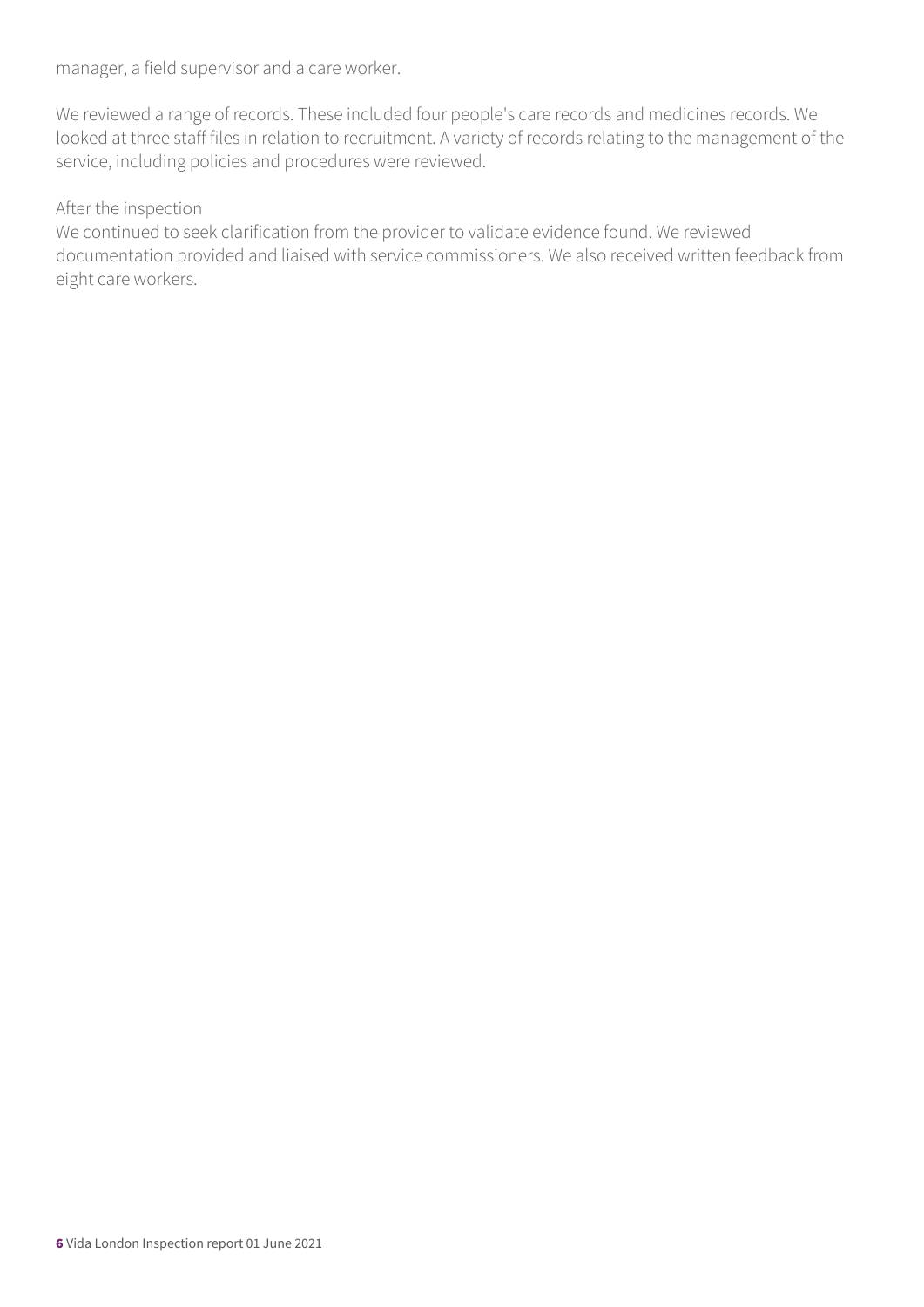## Is the service safe?

## Our findings

Safe – this means we looked for evidence that people were protected from abuse and avoidable harm.

At the last inspection this key question was rated as good. At this inspection this key question has now deteriorated to requires improvement. This meant some aspects of the service were not always safe and there was limited assurance about safety. There was an increased risk that people could be harmed.

Assessing risk, safety monitoring and management

● The systems in place to assess the risks to people's safety were inconsistent.

● We saw from records of these assessments, that the action staff needed to take to mitigate risks was sometimes unclear. For example, people requiring personal care were assessed for the risk of developing pressure ulcers. The assessment tool that was used required a number calculation to inform how high the risk was. Records showed that whoever had completed this tool had not always used this calculation properly. The risk assessment being used did not give staff a clear understanding of what the outcome of this assessment was. This meant people's safety in relation to their care provision was not always being assessed accurately.

We found no evidence people had come to harm. However, the failure to fully assess the risks to people of receiving care and treatment was a breach of regulation 12 (Safe care and treatment) of the Health and Social Care Act 2008 (Regulated Activities) Regulations 2014.

#### Using medicines safely

- Medicines were not always managed safely. People's medicines risk assessments were not always clear. For example, one person had been assessed as low with their medicines support however on the person's care plan it stated they were assessed as medium.
- Another person's medicines risk assessment had been assessed as low however on the person's care plan it stated they were assessed as high. This meant we were not assured people's medicines risks had been adequately assessed which may put them at risk of harm.
- Medicines records were not always up to date. We looked at three medicines records. Two out of three records were incomplete. The registered manager told us one person's medicines record was not complete for the month of April 2021 because the staff member was not able to access the electronic medicines administration records. Records showed the staff member had recorded medicines given on an alternative electronic system. However, what was recorded only showed that medicines had been given and did not provide any specific detail about the medicines that had been administered. This meant we could not be assured the person had received their medicines as prescribed.
- Topical cream administration instructions were not always clear or consistent. For example, one person's care plan instructions for applying a topical cream did not reflect the instructions on the medicine administration record. This meant we could not be assured the topical cream was administered as required.

We found no evidence people had come to harm. However, the failure to ensure the proper and safe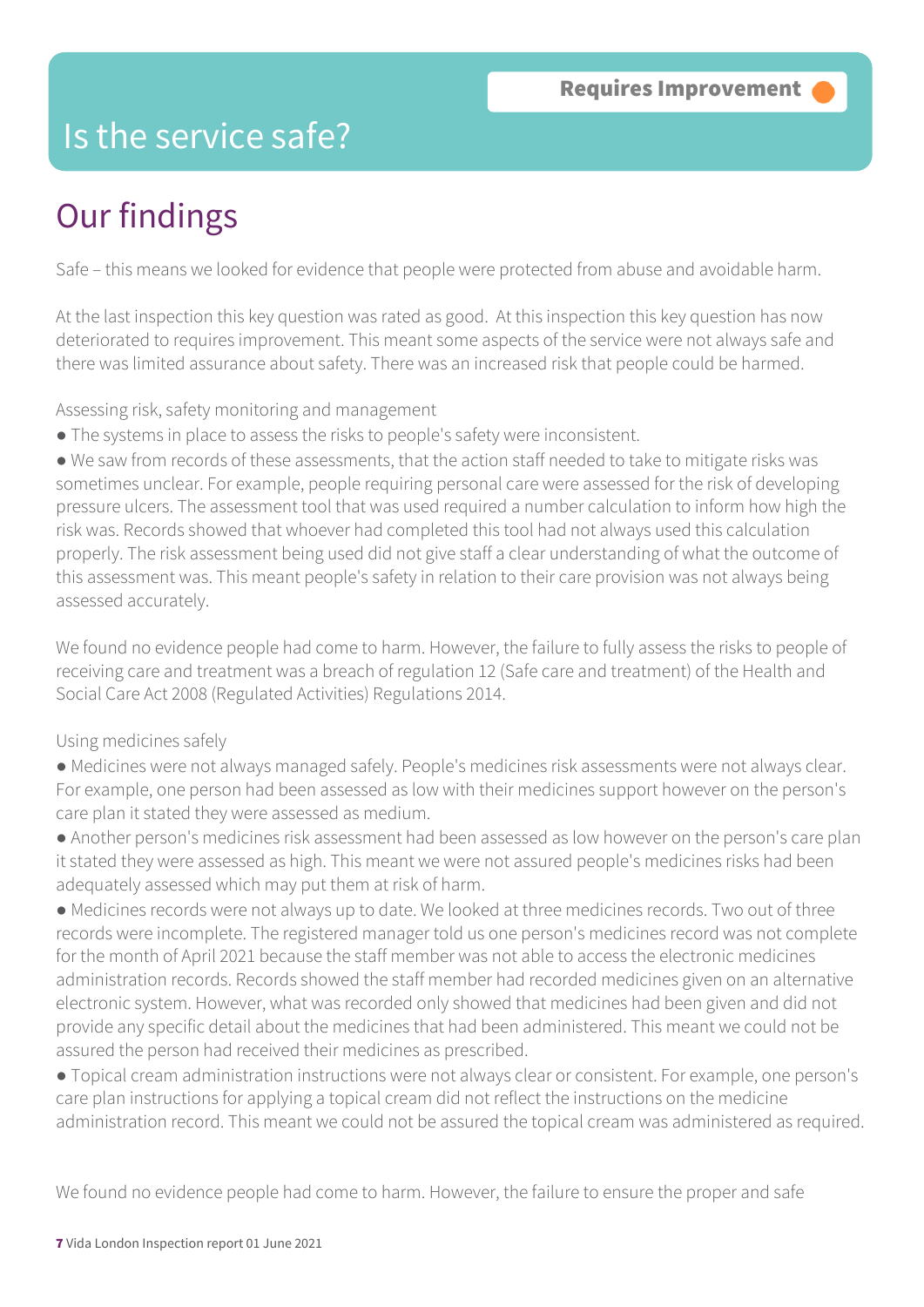management of medicines through the recording of people's medicines was a breach of regulation 12 (Safe care and treatment) of the Health and Social Care Act 2008 (Regulated Activities) Regulations 2014.

Following the site visit, the registered manager told us they had started to do daily medicines audits in place of monthly checks. The registered manager sent us a copy of the daily medicine checks.

● People and their relatives told us they received medicines safely. One person said, "I feel very safe with the staff giving me my medication. They know what to do. Everything is written down what they give me." A relative told us, "[Staff member] stands over [relative] to make sure [relative] takes [their] medication."

● Staff had completed medicines training. Staff felt confident administering medicines. One staff member said, "I have had good [medicines] training." Another staff member told us, "I have a duty of care to ensure I prompt and administer medications."

#### Staffing and recruitment

● There were sufficient staff in place to meet people's needs safely. People, relatives and staff confirmed this. However, we had mixed feedback from staff about having enough time to provide care for people. Comments from staff about feeling rushed included, "At times [Vida London] do not allow enough time to travel [between care visits], and you end up leaving even before the time you are meant to be there" and "I never have enough time to carry out all of my tasks. I have to leave appointments early to catch transport to get to my other client as close to the start of the appointment as possible." However, some staff commented, "I usually have enough time to carry out my tasks with [people]. I don't feel rushed" and "I have enough time to do everything."

● People and their relatives told us staff were mostly punctual. A relative told us, "[Staff] always stay their full time. Mostly turn up on time. They do ring if they are running late." Another relative said, "[Staff] always turn up. They do give me a call if they are running late which is good." A third relative member commented, "[Staff member] time keeping is very good."

● Staff recruitment procedures were not always fully robust. Not all staff had undergone all relevant preemployment checks as part of their recruitment. For example, on the day of the inspection we looked at three recruitment records. Two staff members did not have an application form completed on file. The registered manager told us because of an inspection recently at another location for the provider this had been raised as an issue. Since that inspection the service was now getting new staff to complete an application form and records confirmed this.

● Electronic staff files contained appropriate checks, such as references, health screening and a Disclosure and Barring Service (DBS) check. The DBS checks people's criminal record history and their suitability to work with people in a care setting.

● However, on the day of the inspection one recruitment file did not have two references available for a staff member providing care to people. The registered manager followed this up during the day with a staff member responsible for recruitment. The registered manager advised they had not received references as yet. By the end of the inspection the registered manager provided one reference for this staff member and after the inspection we received the second reference. However, one of the references lacked detail such as the date of the reference, company name of the referee, how long the person worked for the company, reason for leaving, and general questions about the staff member. This meant we could not be assured this person was of good character to provider care safely to people.

We recommend the provider seeks advice from a reputable source in relation to recruitment.

Systems and processes to safeguard people from the risk of abuse

● The provider had systems in place to ensure people were safeguarded from the risk of abuse.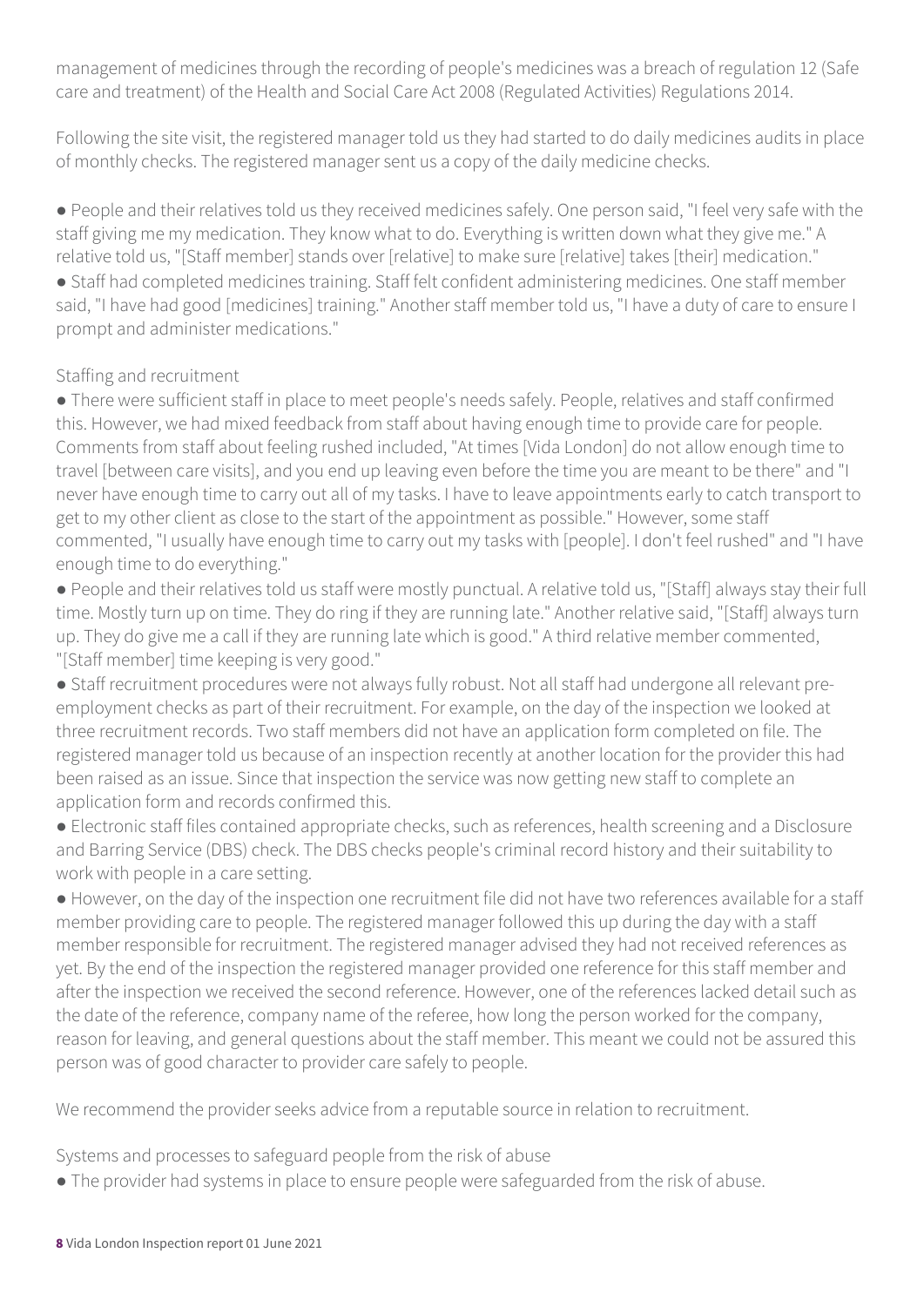- People and their relatives told us the service was safe. One person said, "[Staff] look after me well." A relative told us, "I feel my [relative] is kept very safe."
- Staff had received training in safeguarding people and knew how to report concerns. One member of staff said, "I would report that to my manager. I would go to the CQC and whistle blow [if nothing was done]." Another staff member told us, "If I suspected abuse, I would contact the manager."
- The registered manager was able to describe the actions they had taken when incidents had occurred which included reporting to the Care Quality Commission and the local authority.

#### Preventing and controlling infection

- The provider was following safe and current guidance to make sure infection outbreaks could be effectively prevented or managed.
- The provider ensured an adequate supply of PPE was available to staff. One staff member told us, "When providing care, we have masks, gloves and aprons. I wash my hands on arrival and before and after many tasks." Another staff member said, "You wear gloves, aprons and masks. I always change my gloves when doing different tasks. Had infection control training. You can pick up [COVID-19] test kits from the office."

#### Learning lessons when things go wrong

- There was a system in place to record and analyse accidents and incidents, so any trends or patterns could be highlighted.
- The registered manager was able to demonstrate lessons learnt when things went wrong. For example, the service had changed the way they monitored people and staff who received 24-hour live in care because of a safeguarding incident.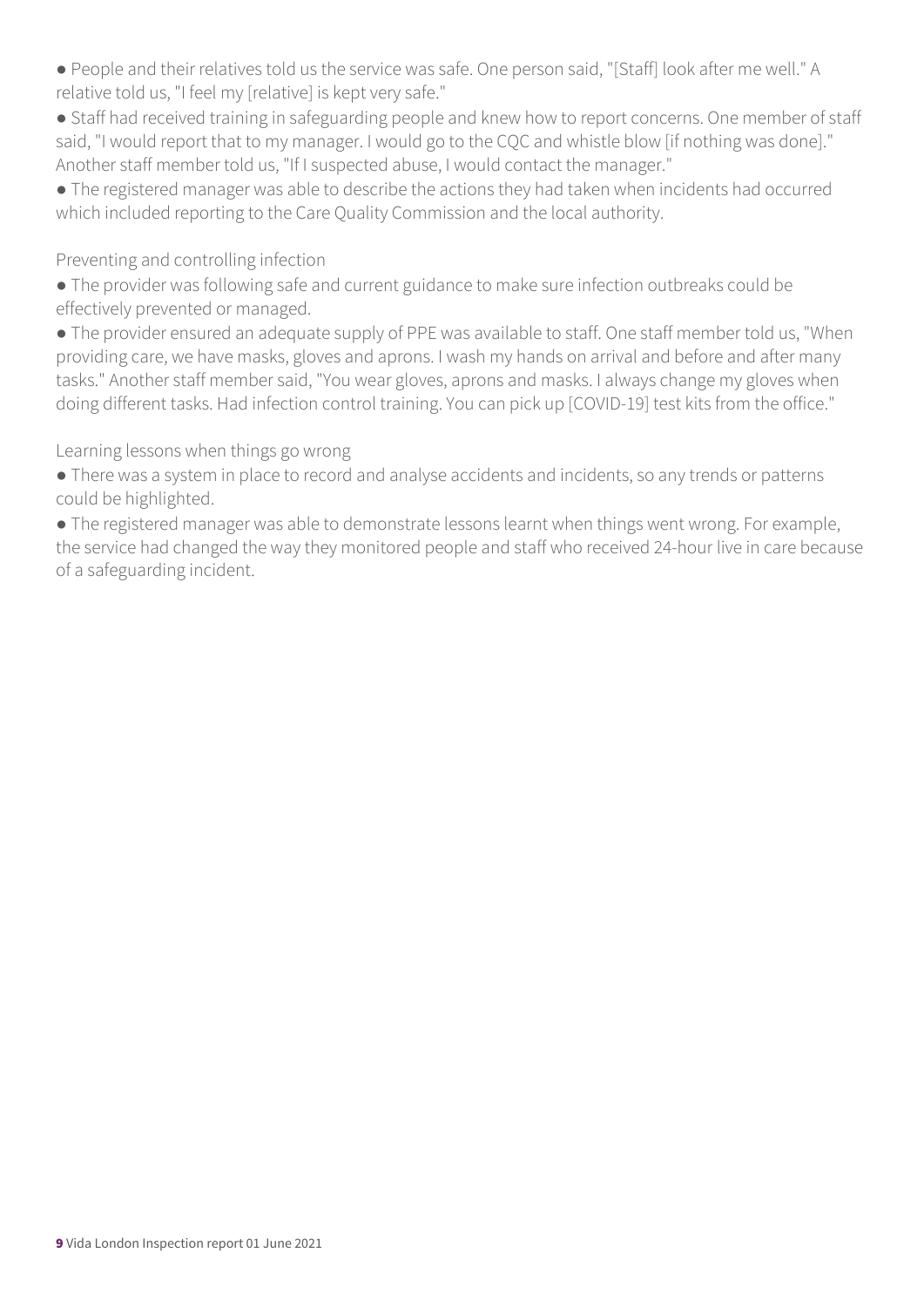## Is the service well-led?

## Our findings

Well-Led – this means we looked for evidence that service leadership, management and governance assured high-quality, person-centred care; supported learning and innovation; and promoted an open, fair culture.

At the last inspection this key question was rated as good. At this inspection this key question has now deteriorated to requires improvement. This meant the service management and leadership was inconsistent. Leaders and the culture they created did not always support the delivery of high-quality, person-centred care.

Managers and staff being clear about their roles, and understanding quality performance, risks and regulatory requirements; Continuous learning and improving care

- The management of safety, risk and governance were not always effective. We identified concerns about people's safety during the inspection due to the lack of oversight, inconsistent administration of medication, recruitment procedures not being thorough, and the lack of robust risk assessments.
- There was an auditing system in place, but this had not been operated effectively and had failed to identify the on-going concerns we found during the inspection.

● We saw from records that people's feedback was gathered on the quality of the service. Telephone surveys had been completed with some people who used the service. Records showed some people had raised concerns. The registered manager told us they had called back these people however, the conversation and outcome had not been recorded.

We found no evidence that people had been harmed however, systems and processes were either not effective or robust enough to monitor the quality and safety of the service. This placed people at risk of harm. This was a breach of regulation 17(Good governance) of the Health and Social Care Act 2008 (Regulated Activities) Regulations 2014.

● Senior staff carried out observations of the care team when supporting people in their homes to ensure that care plans were followed. Records showed observations had taken place and staff confirmed this.

Promoting a positive culture that is person-centred, open, inclusive and empowering, which achieves good outcomes for people

● The registered manager promoted a positive culture which encouraged openness and enabled staff to provide care that achieved positive outcomes for people.

● People and their relatives said they liked the service provided. One person told us, "I'm happy with the care I receive. The management are very good. I have no complaints." A relative said, "I would say Vida London is a good company. Very happy with the service." A second relative commented, "Up until now I am very happy with the service."

● People and their relatives were positive about the registered manager. One person said, "[Registered manager] is very good." A relative told us, "[Registered manager] always sorts out things for us when necessary." A second relative commented, "It's always sorted when I speak to [registered manager]."

● The registered manager told us they felt well supported by the provider. The registered manager told us, "I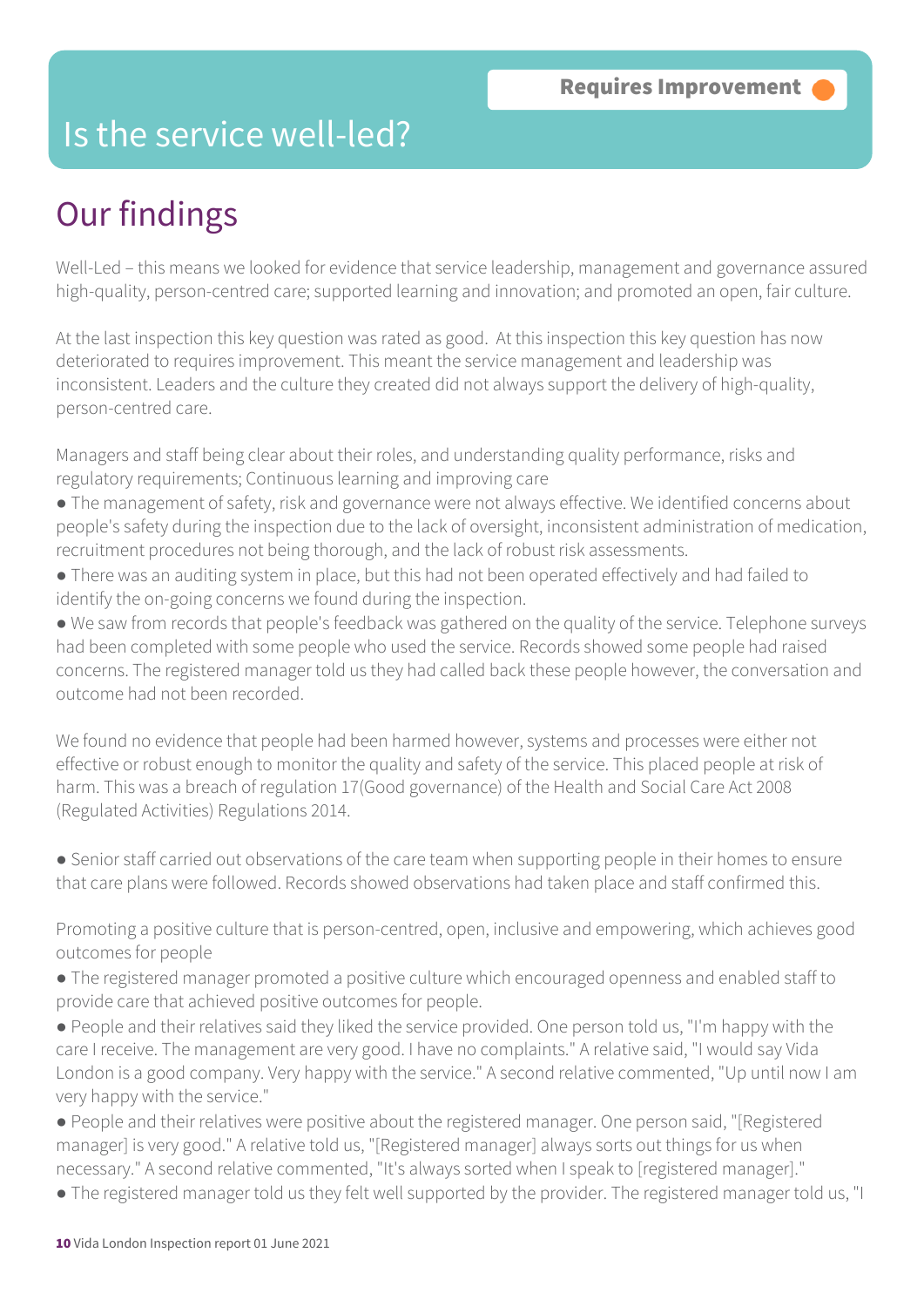have a lovely manager. He visits every week, generally on Monday. I can call him at any time. We have weekly meeting with all the branches. I can reach out to all the managers. This is one of the best branches I have worked at because of the support I get."

● Staff spoke positively of the registered manager and working for the service. One staff member said, "She's a great manager who really cares about the [staff] and the clients." Another staff member told us,

"[Registered manager] is a good manager. She communicates effectively, always leads by example and also demonstrates honesty transparency."

Engaging and involving people using the service, the public and staff, fully considering their equality characteristics

● Office staff meetings took place regularly to give the office staff an opportunity to discuss any changes to the organisation, working practices and raise any suggestions. Records confirmed this. However, the service did not meet regularly with care staff to share information and raise concerns. One staff member said, "There are no staff meetings." Another staff member told us, "Vida London could improve on better communication between [care staff] and managers. Maybe a virtual meeting every other month would be helpful."

- People's feedback was sought at their reviews. Telephone surveys were regularly conducted to people who used the service and their relative.
- Equality characteristics were considered during the care planning process. This included people's sexuality, ethnicity and spirituality. Records confirmed this.

How the provider understands and acts on the duty of candour, which is their legal responsibility to be open and honest with people when something goes wrong

● The registered manager understood their responsibilities in relation to duty of candour. Duty of candour is intended to ensure that providers are open and transparent with people who use services and other 'relevant persons' (people acting lawfully on their behalf) in relation to care and treatment.

Working in partnership with others

● The service worked in partnership with the local authority, health and social care professionals and commissioners.